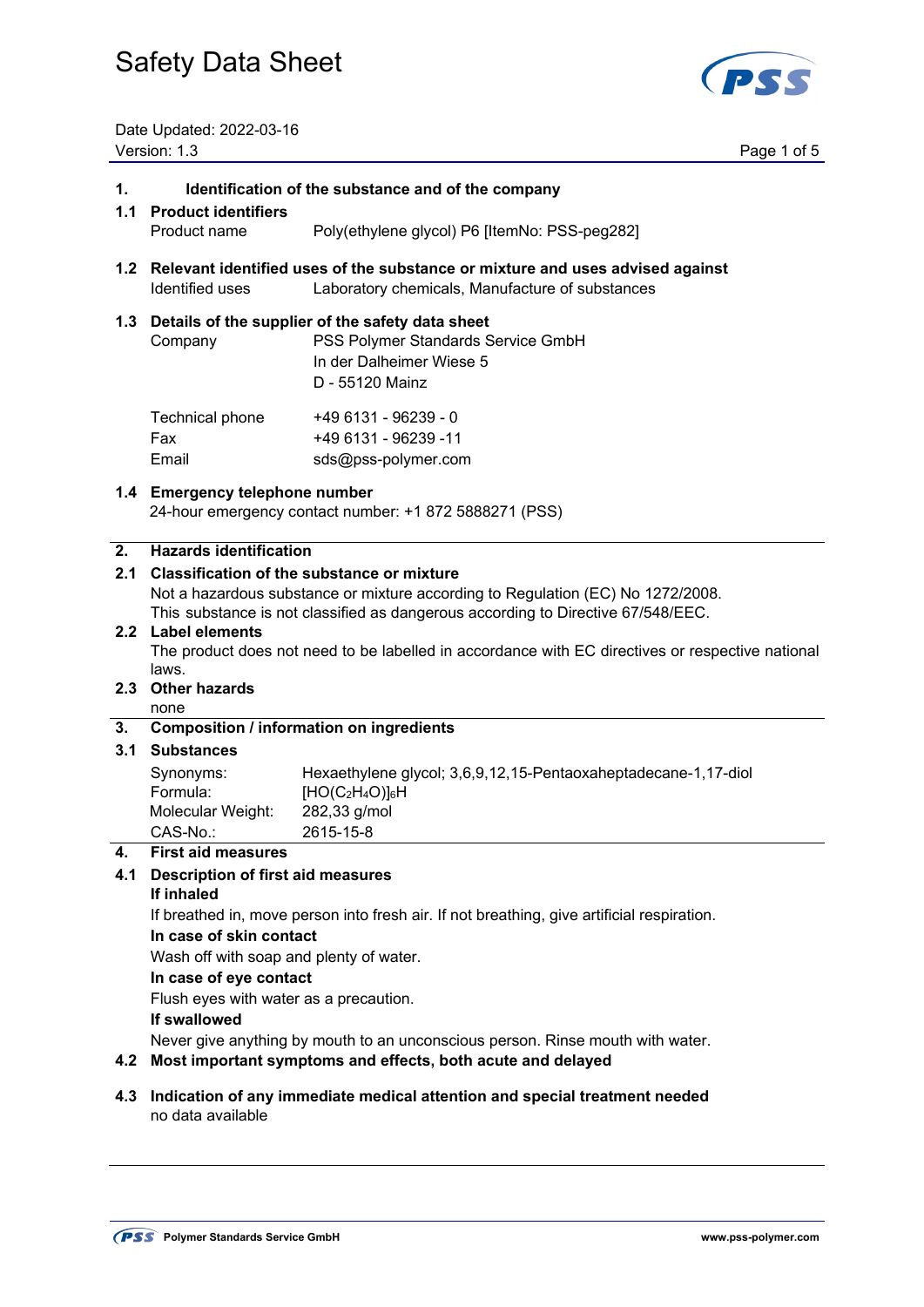

| Product name:            | Poly(ethylene glycol) P6 |             |
|--------------------------|--------------------------|-------------|
| Date Updated: 2022-03-16 |                          |             |
| Version: 1.3             |                          | Page 2 of 5 |

Poly(ethylene glycol) P6

| 5.  | <b>Fire fighting measures</b>                                                                                          |
|-----|------------------------------------------------------------------------------------------------------------------------|
|     | 5.1 Extinguishing media                                                                                                |
|     | Suitable extinguishing media                                                                                           |
|     | Use water spray, alcohol-resistant foam, dry chemical or carbon dioxide.                                               |
| 5.2 | Special hazards arising from the substance or mixture                                                                  |
|     | Carbon oxides.                                                                                                         |
|     | 5.3 Advice for fire fighters                                                                                           |
|     | Wear self contained breathing apparatus for fire fighting if necessary.                                                |
|     | 5.4 Further information                                                                                                |
|     | no data available                                                                                                      |
| 6.  | <b>Accidental release measures</b>                                                                                     |
|     | 6.1 Personal precautions, protective equipment and emergency procedures                                                |
|     | Avoid dust formation. Avoid breathing vapors, mist or gas.                                                             |
|     | 6.2 Environmental precautions                                                                                          |
|     | Do not let product enter drains.                                                                                       |
|     | 6.3 Methods and materials for containment and cleaning up                                                              |
|     | Sweep up and shovel. Keep in suitable, closed containers for disposal.                                                 |
|     | 6.4 Reference to other sections                                                                                        |
|     | For disposal see section 13.                                                                                           |
| 7.  | <b>Handling and storage</b>                                                                                            |
|     | 7.1 Precautions for safe handling                                                                                      |
|     | no data available                                                                                                      |
|     | 7.2 Conditions for safe storage, including any incompatibilities                                                       |
|     | Store in cool place. Keep container tightly closed in a dry and well-ventilated place.                                 |
|     | Store under argon or nitrogen.                                                                                         |
|     | 7.3 Specific end use(s)<br>no data available                                                                           |
| 8.  | Exposure controls / personal protection                                                                                |
|     |                                                                                                                        |
| 8.1 | <b>Control parameters</b>                                                                                              |
|     | Components with workplace control parameters<br>8.2 Exposure controls                                                  |
|     | Appropriate engineering controls                                                                                       |
|     | General industrial hygiene practice.                                                                                   |
|     | Personal protective equipment                                                                                          |
|     | <b>Eye/face protection</b>                                                                                             |
|     | Use equipment for eye protection tested and approved under appropriate government standards                            |
|     | such as NIOSH (US) or EN 166(EU).                                                                                      |
|     | <b>Skin protection</b>                                                                                                 |
|     | Handle with gloves. Gloves must be inspected prior to use. Use proper glove removal technique                          |
|     | (without touching glove's outer surface) to avoid skin contact with this product. Dispose of                           |
|     | contaminated gloves after use in accordance with applicable laws and good laboratory practices.<br>Wash and dry hands. |
|     | The selected protective gloves have to satisfy the specifications of EU Directive 89/686/EEC and                       |
|     | the standard EN 374 derived from it.                                                                                   |
|     | <b>Body Protection</b>                                                                                                 |
|     | Impervious clothing, The type of protective equipment must be selected according to the                                |
|     | concentration and amount of the dangerous substance at the specific workplace.                                         |
|     | <b>Respiratory protection</b>                                                                                          |
|     |                                                                                                                        |

 Respiratory protection is not required. Where protection from nuisance levels of dusts are desired, use type N95 (US) or type P1 (EN 143) dust masks. Use respirators and components tested and approved under appropriate government standards such as NIOSH (US) or CEN (EU).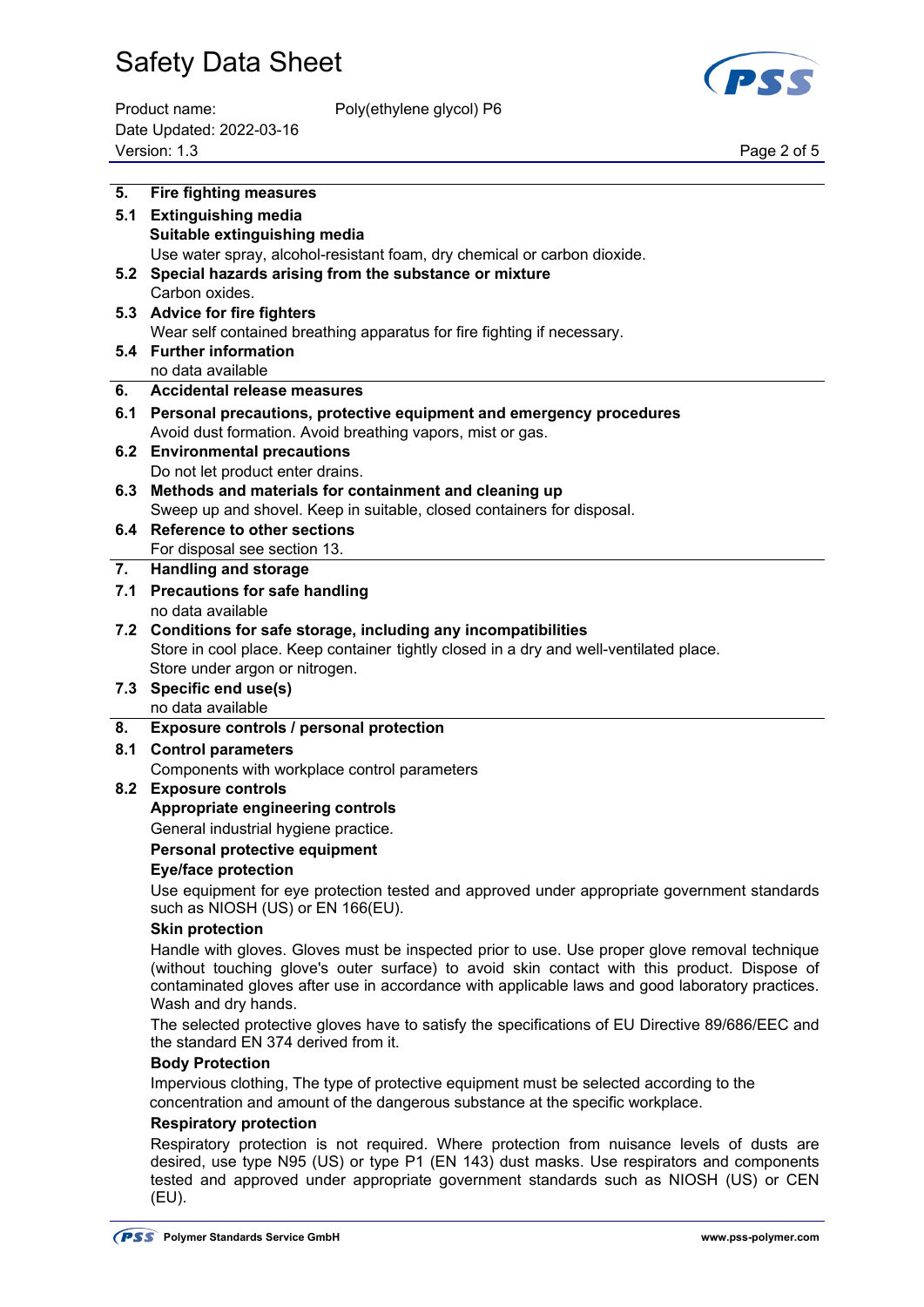Product name: Poly(ethylene glycol) P6 Date Updated: 2022-03-16 Version: 1.3 Page 3 of 5



| 9.  | <b>Physical and chemical properties</b>                                                      |                   |  |
|-----|----------------------------------------------------------------------------------------------|-------------------|--|
| 9.1 | Information on basic physical and chemical properties                                        |                   |  |
|     | Appearance                                                                                   | Form: viscous     |  |
|     | Odour                                                                                        | no data available |  |
|     | <b>Odour Threshold</b>                                                                       | no data available |  |
|     | pH                                                                                           | no data available |  |
|     | Melting point/freezing point                                                                 | no data available |  |
|     | Initial boiling point and boiling range                                                      | no data available |  |
|     | <b>Flash Point</b>                                                                           | no data available |  |
|     | Evaporation rate                                                                             | no data available |  |
|     | Flammability                                                                                 | no data available |  |
|     | Upper/lower flammability or explosive limits                                                 | no data available |  |
|     | Vapour pressure                                                                              | no data available |  |
|     | Vapour density                                                                               | no data available |  |
|     | Relative density                                                                             | no data available |  |
|     | Water solubility                                                                             | no data available |  |
|     | Partition coefficient: n- Octanol/Water                                                      | no data available |  |
|     | Auto ignition temperature                                                                    | no data available |  |
|     | Decomposition temperature                                                                    | no data available |  |
|     | Viscosity                                                                                    | no data available |  |
|     | <b>Explosive properties</b>                                                                  | no data available |  |
|     | Oxidizing properties                                                                         | no data available |  |
|     | 9.2 Other safety information                                                                 |                   |  |
|     | no data available                                                                            |                   |  |
|     |                                                                                              |                   |  |
|     | 10. Stability and reactivity                                                                 |                   |  |
|     | 10.1 Reactivity                                                                              |                   |  |
|     | no data available                                                                            |                   |  |
|     | <b>10.2 Chemical stability</b>                                                               |                   |  |
|     | no data available                                                                            |                   |  |
|     | 10.3 Possibility of hazardous reactions                                                      |                   |  |
|     | no data available                                                                            |                   |  |
|     | <b>10.4 Conditions to avoid</b>                                                              |                   |  |
|     | no data available                                                                            |                   |  |
|     | 10.5 Incompatible materials                                                                  |                   |  |
|     | Strong oxidizing agents                                                                      |                   |  |
|     | 10.6 Hazardous decomposition products                                                        |                   |  |
|     | Other decomposition products - no data available<br>11. Toxicological information            |                   |  |
|     | 11.1 Information on toxicological effects                                                    |                   |  |
|     | <b>Acute toxicity</b>                                                                        |                   |  |
|     | LD50 Oral - rat - 32.000 mg/kg                                                               |                   |  |
|     | Remarks: Behavioral:Somnolence (general depressed activity). Gastrointestinal:Other changes. |                   |  |
|     | Kidney, Ureter, Bladder: Other changes.                                                      |                   |  |
|     | <b>Skin corrosion/irritation</b>                                                             |                   |  |
|     | Serious eye damage/eye irritation                                                            |                   |  |
|     | Eyes - rabbit - Mild eye irritation                                                          |                   |  |
|     | Respiratory or skin sensitisation                                                            |                   |  |
|     | no data available<br>Germ cell mutagenicity                                                  |                   |  |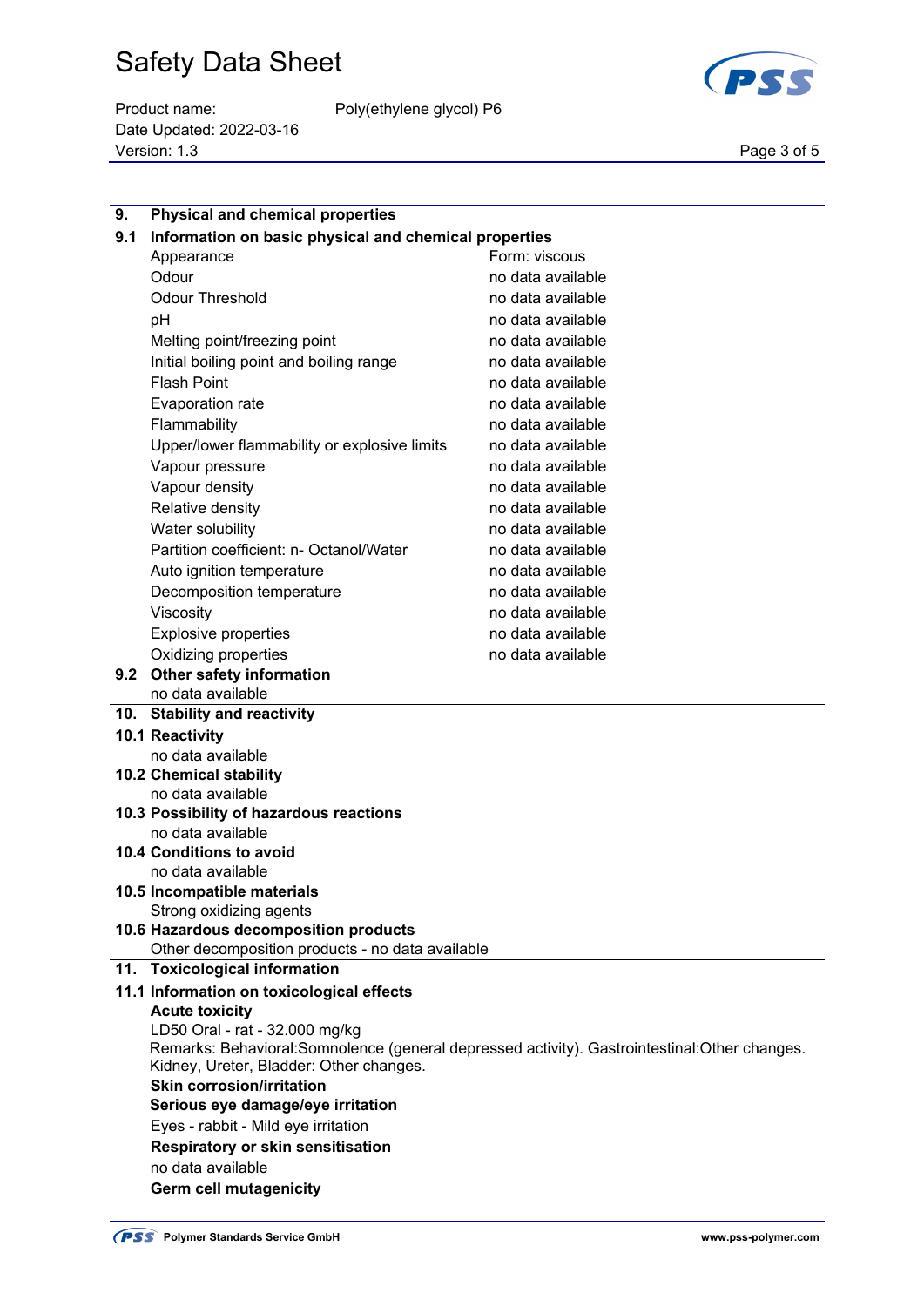| Product name:            |  |
|--------------------------|--|
| Date Updated: 2022-03-16 |  |
| Version: $1.3$           |  |

Poly(ethylene glycol) P6

Page 4 of 5

| Carcinogenicity                                                            |                                         |                                                    |                                                                                                                                                            |
|----------------------------------------------------------------------------|-----------------------------------------|----------------------------------------------------|------------------------------------------------------------------------------------------------------------------------------------------------------------|
| IARC:                                                                      |                                         |                                                    | No component of this product present at levels greater than or equal to 0.1% is<br>identified as probable, possible or confirmed human carcinogen by IARC. |
| <b>Reproductive toxicity</b>                                               |                                         |                                                    |                                                                                                                                                            |
| no data available                                                          |                                         |                                                    |                                                                                                                                                            |
|                                                                            |                                         | Specific target organ toxicity - single exposure   |                                                                                                                                                            |
| no data available                                                          |                                         |                                                    |                                                                                                                                                            |
|                                                                            |                                         | Specific target organ toxicity - repeated exposure |                                                                                                                                                            |
| no data available                                                          |                                         |                                                    |                                                                                                                                                            |
|                                                                            |                                         |                                                    |                                                                                                                                                            |
| <b>Aspiration hazard</b>                                                   |                                         |                                                    |                                                                                                                                                            |
| no data available                                                          |                                         |                                                    |                                                                                                                                                            |
| <b>Potential health effects</b>                                            |                                         |                                                    |                                                                                                                                                            |
| <b>Inhalation</b>                                                          |                                         | May be harmful if swallowed.                       | May be harmful if inhaled. May cause respiratory tract irritation.                                                                                         |
| Ingestion<br><b>Skin</b>                                                   |                                         |                                                    | May be harmful if absorbed through skin. May cause skin irritation.                                                                                        |
| <b>Eyes</b>                                                                |                                         | May cause eye irritation.                          |                                                                                                                                                            |
|                                                                            |                                         |                                                    |                                                                                                                                                            |
| <b>Additional Information</b>                                              |                                         |                                                    |                                                                                                                                                            |
| RTECS: MM3670000                                                           |                                         |                                                    |                                                                                                                                                            |
| 12. Ecological information                                                 |                                         |                                                    |                                                                                                                                                            |
| <b>12.1 Toxicity</b>                                                       |                                         |                                                    |                                                                                                                                                            |
| no data available                                                          |                                         |                                                    |                                                                                                                                                            |
|                                                                            |                                         |                                                    |                                                                                                                                                            |
| 12.2 Persistence and degradability<br>no data available                    |                                         |                                                    |                                                                                                                                                            |
| 12.3 Bioaccumulative potential                                             |                                         |                                                    |                                                                                                                                                            |
| no data available                                                          |                                         |                                                    |                                                                                                                                                            |
| 12.4 Mobility in soil                                                      |                                         |                                                    |                                                                                                                                                            |
| no data available                                                          |                                         |                                                    |                                                                                                                                                            |
|                                                                            | 12.5 Results of PBT and vPvB assessment |                                                    |                                                                                                                                                            |
| no data available                                                          |                                         |                                                    |                                                                                                                                                            |
| 12.6 Other adverse effects                                                 |                                         |                                                    |                                                                                                                                                            |
| no data available                                                          |                                         |                                                    |                                                                                                                                                            |
| 13. Disposal considerations                                                |                                         |                                                    |                                                                                                                                                            |
| 13.1 Waste treatment methods                                               |                                         |                                                    |                                                                                                                                                            |
| <b>Product</b>                                                             |                                         |                                                    |                                                                                                                                                            |
| Offer surplus and non-recyclable solutions to a licensed disposal company. |                                         |                                                    |                                                                                                                                                            |
| <b>Contaminated packaging</b>                                              |                                         |                                                    |                                                                                                                                                            |
|                                                                            | Dispose of as unused product.           |                                                    |                                                                                                                                                            |
| 14. Transport information                                                  |                                         |                                                    |                                                                                                                                                            |
| 14.1 UN number                                                             |                                         |                                                    |                                                                                                                                                            |
| ADR/RID: -                                                                 |                                         | IMDG: -                                            | IATA: -                                                                                                                                                    |
|                                                                            |                                         |                                                    |                                                                                                                                                            |
| 14.2 UN proper shipping name                                               |                                         |                                                    |                                                                                                                                                            |
| ADR/RID:                                                                   | Not dangerous goods                     |                                                    |                                                                                                                                                            |
| IMDG:                                                                      | Not dangerous goods                     |                                                    |                                                                                                                                                            |
| IATA:                                                                      | Not dangerous goods                     |                                                    |                                                                                                                                                            |
| 14.3 Transport hazard class(es)                                            |                                         |                                                    |                                                                                                                                                            |
| ADR/RID: -                                                                 |                                         | IMDG: -                                            | IATA: -                                                                                                                                                    |